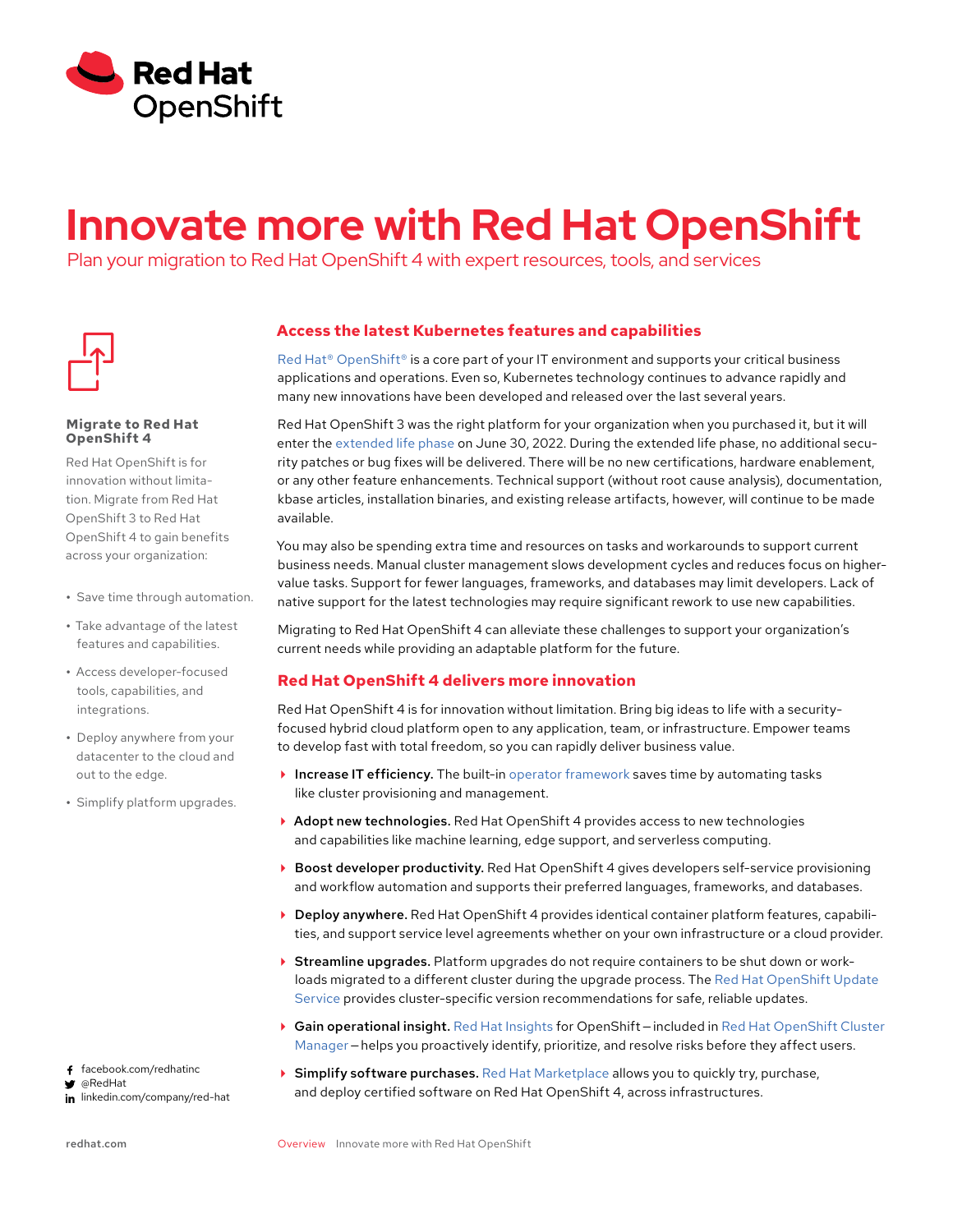



# **Scale your environment with confidence**

Red Hat OpenShift Plus includes everything you need to operate at scale across multiple clusters: advanced security features, Day 2 management capabilities, and a global container registry.

> [Learn more](https://www.openshift.com/products/platform-plus) about Red Hat OpenShift Plus.

# **Considerations for migrating**

Migrating from one platform to another takes careful planning. Red Hat OpenShift 4 uses new approaches for deploying and managing clusters. When planning your migration from Red Hat OpenShift 3 to 4, it is important to understand several key differences.

- **Immutable infrastructure.** Red Hat OpenShift 4 uses Red Hat Enterprise Linux® CoreOS an immutable container host — to run containerized applications and provide efficient installation, operator-based management, and simplified upgrades.
- ▶ Red Hat OpenShift [operators](https://access.redhat.com/documentation/en-us/openshift_container_platform/4.2/html/operators/olm-what-operators-are). New in Red Hat OpenShift 4, operators are a method of packaging, deploying, and managing a Kubernetes application. Operators monitor your cluster for predefined trigger events and can automatically react when these events occur.
- Installation process. Red Hat OpenShift 4 simplifies cluster creation, using an installation program. You can use the program to provision infrastructure and deploy a cluster on that infrastructure, or to deploy a cluster on infrastructure that you have already provisioned. Once the cluster is running, you can use operators to configure your cluster and install new services.
- ▶ Upgrades. In Red Hat OpenShift 4, clusters manage their own updates, including updates to the container host on cluster nodes. You can easily upgrade your cluster using the web console or command-line interface (CLI). Operators automatically upgrade themselves.

Review how these changes will affect your infrastructure, applications, and operations during and after migration. Be sure to consider your storage, networking, encryption, logging, security, and monitoring configurations. Read the [Planning your migration section](https://access.redhat.com/documentation/en-us/openshift_container_platform/4.4/html-single/migration/index#planning-migration-3-to-4) of the Red Hat OpenShift documentation to learn more about the migration concerns for each of these areas.

# **Plan your migration journey**

Most organizations follow a similar migration journey. The following section provides an overview of the key migration steps shown in Figure 1.



*Figure 1. Overview of the Red Hat OpenShift 3 to 4 migration journey*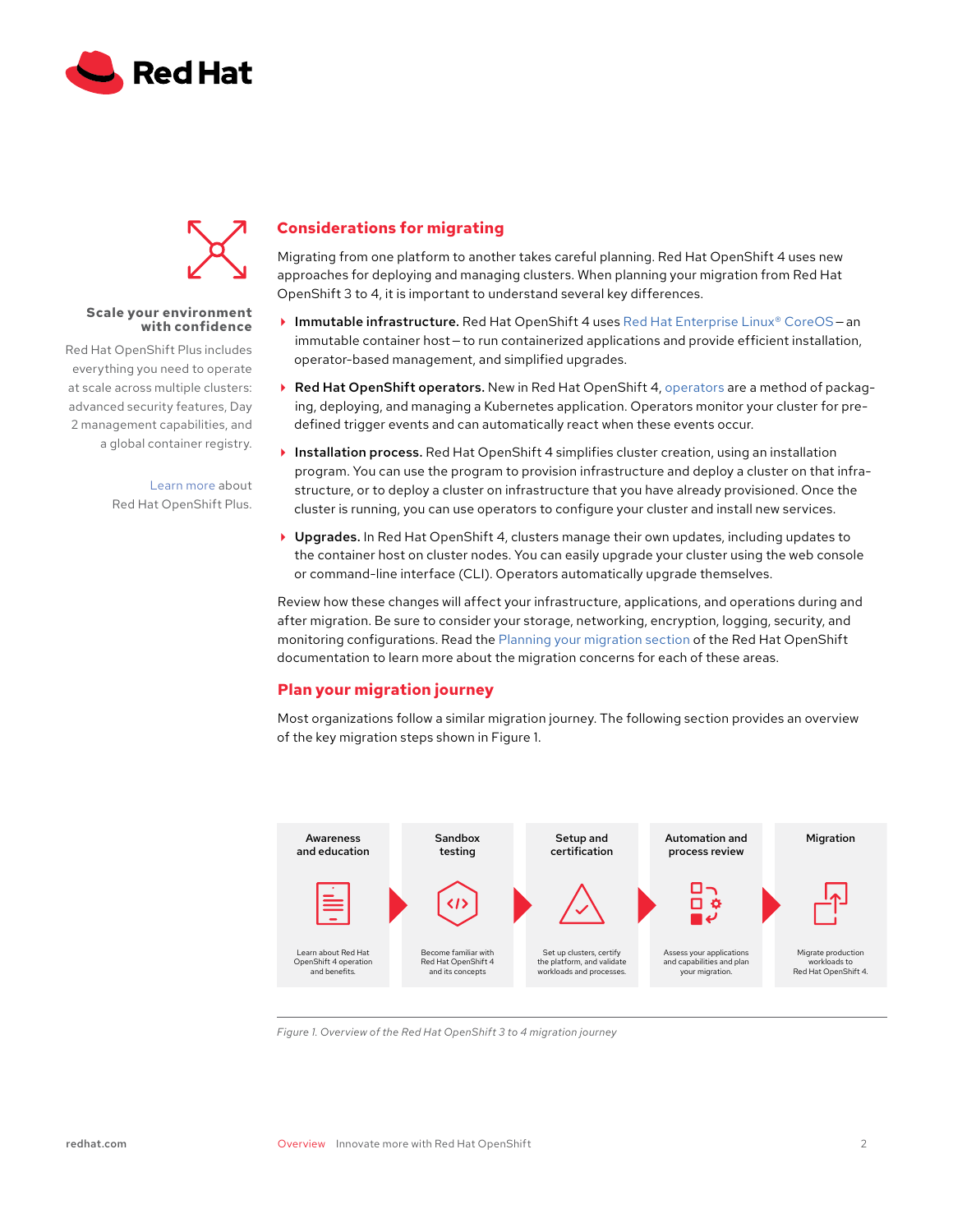



# **Take advantage of managed services**

Red Hat works with key cloud provider partners to deliver Red Hat OpenShift managed services that simplify deployment and operations. These services can also provide a bridge between Red Hat OpenShift 3 and 4.

Available offerings include:

- **•** [Red Hat OpenShift Dedicated](https://www.openshift.com/products/dedicated/)
- **•** [Red Hat OpenShift Service](https://www.openshift.com/products/amazon-openshift)  [on AWS](https://www.openshift.com/products/amazon-openshift)
- **•** [Microsoft Azure Red Hat](https://www.openshift.com/products/azure-openshift)  [OpenShift](https://www.openshift.com/products/azure-openshift)
- **•** [Red Hat OpenShift](https://www.ibm.com/cloud/openshift) [on IBM Cloud](https://www.ibm.com/cloud/openshift)

[Learn more](https://www.openshift.com/learn/topics/managed-services) about the benefits of managed services.

# **Step 1: Awareness and education**

Learn about Red Hat OpenShift 4 and understand the benefits for your organization.

- ▶ Read [documentation](https://access.redhat.com/products/openshift), watch [demonstrations,](https://demo.openshift.com/en/latest/) and attend [training courses](https://www.redhat.com/en/services/training/all-courses-exams?f%5B0%5D=taxonomy_product_tid%3A6921).
- ▶ Speak to peers in your industry about best practices.
- Discover and assess new and related offerings, including [managed services](https://www.openshift.com/learn/topics/managed-services).

# **Step 2: Sandbox testing**

Become familiar with Red Hat OpenShift 4 and its concepts using sandbox and test environments.

- Get started with a [free trial](https://www.redhat.com/en/technologies/cloud-computing/openshift/try-it), [interactive learning scenario](https://learn.openshift.com/), or [sandbox environment](https://developers.redhat.com/developer-sandbox).
- Install Red Hat OpenShift 4 in your lab to identify potential issues and settings for configuration.
- Map your Day 2 operations — including monitoring, backups, recovery, capacity management, and performance tuning — to Red Hat OpenShift 4 capabilities.

# **Step 3: Setup and certification**

Set up Red Hat OpenShift 4 clusters, certify the platform, and validate your workloads and processes.

- Certify Red Hat OpenShift 4 according to your organization's processes.
- Validate your applications, workloads, and processes with Red Hat OpenShift 4.
- Document Day 2 operations, security approaches, and other important information and transfer this knowledge to your operations teams.
- Perform formal regulatory compliance testing and reporting as needed.

# **Step 4: Automation and process review**

Assess your applications and capabilities and plan your migration.

- Evaluate your application architecture — including namespaced and nonnamespaced resources, network configurations external to your clusters, storage for stateful applications, and network traffic redirection options — and your organization's tolerance for downtime.
- Plan how each application will be migrated. Ideally, you should redeploy applications to your new environment using a continuous integration/continuous deployment (CI/CD) pipeline and subsequently copying any persistent volume data. If automated pipeline deployment is not an option, you can use the [Migration Toolkit for Containers \(MTC\)](https://access.redhat.com/documentation/en-us/openshift_container_platform/4.7/html/migration_toolkit_for_containers/index) to move applications between clusters.
- Understand how Red Hat Advanced Cluster Management for Kubernetes makes your migration less complicated by helping you import and manage your 3.x clusters more easily, enforce policies, and redeploy your applications. [Get free Red Hat Advanced Cluster Management for Kubernetes](https://www.redhat.com/en/engage/free-access-redhat-e-202202170127)  [subscriptions](https://www.redhat.com/en/engage/free-access-redhat-e-202202170127) to help you with your migration.
- ▶ Set goals and target dates for moving applications.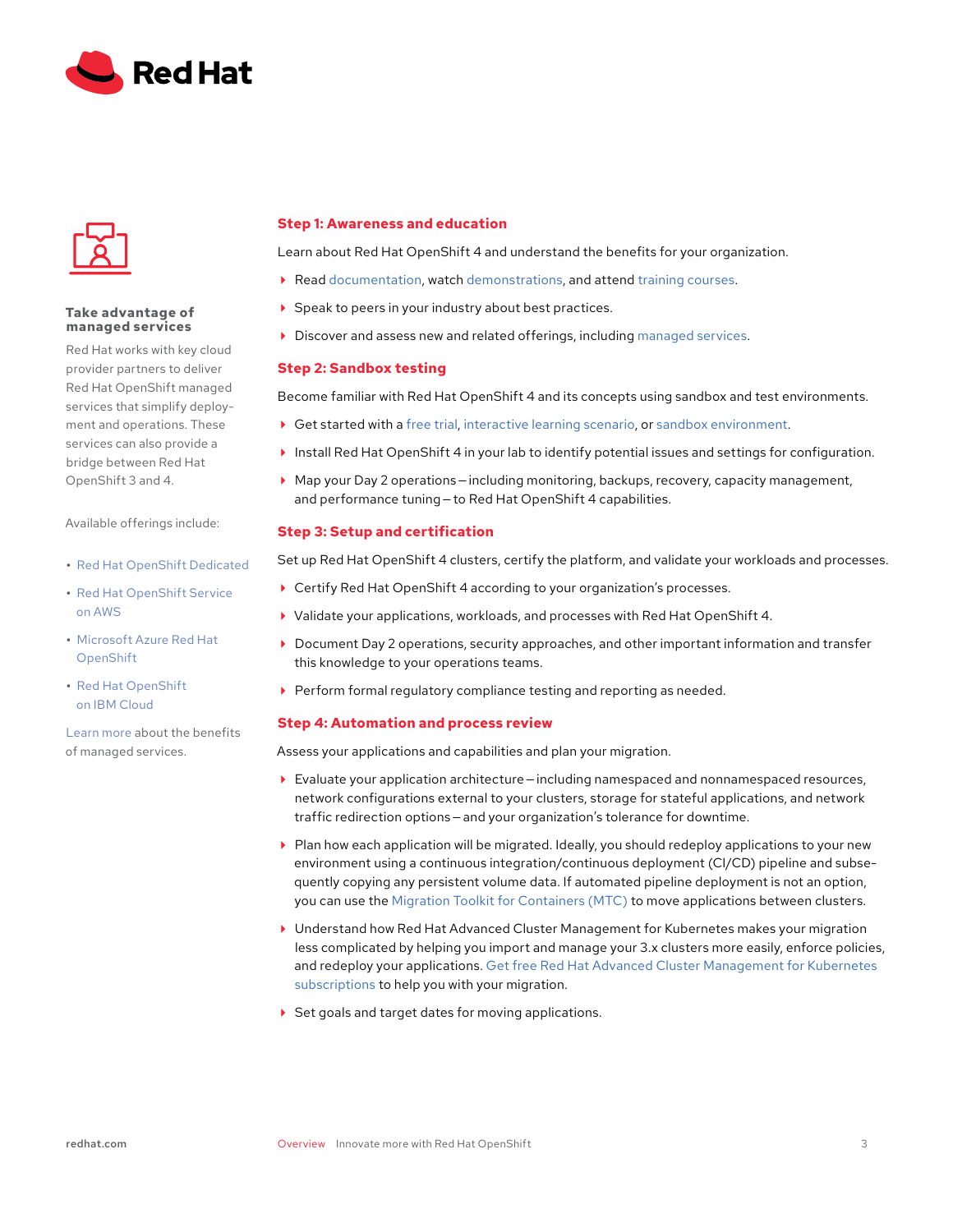

# **Gain benefits from automation**

CI/CD pipelines and application life cycle management methodologies is ideal. These automated processes deliver ongoing efficiency, speed, and reliability benefits for your organization. Consider setting up pipelines and automation for your appropriate applications to assist in your migration and gain ongoing benefits.

# Migrating applications using

# **Step 5: Migration**

Migrate production workloads from Red Hat OpenShift 3 to Red Hat OpenShift 4.

- Schedule application migrations or ask application owners to migrate their applications according to your target dates.
- Migrate all applications and workloads according to your plans.

# **Migrate more easily with help from the experts**

No matter where you are in your journey, Red Hat provides resources, training, tools, and services to help you migrate faster and more easily.

# **Resources**

 [Red Hat OpenShift on the Red Hat Customer Portal.](https://access.redhat.com/products/openshift) The Red Hat Customer Portal provides access to product documentation, troubleshooting tools, knowledgebase and solution articles, discussions, and technical support.

# **Training**

- [Red Hat OpenShift training courses](https://www.redhat.com/en/services/training/all-courses-exams?f%5B0%5D=taxonomy_product_tid%3A6921). Red Hat provides hands-on training and practical certification paths to fit your business goals.
- ▶ [Red Hat OpenShift Migration Lab \(DO326\) training course](https://www.redhat.com/en/services/training/do326-red-hat-openshift-migration-lab). This course provides practical working experience for professionals migrating workloads from Red Hat OpenShift 3 to 4.

# **Tools**

 [Migration Toolkit for Containers \(MTC\)](https://access.redhat.com/documentation/en-us/openshift_container_platform/4.7/html/migration_toolkit_for_containers/index). MTC migrates stateful and stateless applications from a Red Hat OpenShift 3 source cluster to a Red Hat OpenShift 4 destination cluster. It also can migrate applications between Red Hat OpenShift 4 clusters.

# **Services**

- [Red Hat Technical Account Management Service](https://access.redhat.com/support/offerings/tam/). This service provides highly technical product specialists who proactively work with your organization to achieve your business outcomes using Red Hat solutions. Red Hat Technical Account Managers (TAMs) specializing in Red Hat OpenShift have cloud experience and knowledge of Red Hat OpenShift and Red Hat Platformas-a-Service (PaaS)-based tool sets.
- [Red Hat Openshift 3 to 4 migration services](https://www.openshift.com/learn/topics/migration). Red Hat Services can help you build a pipeline to deploy workloads on Red Hat OpenShift 4. During this 8-12 week engagement, Red Hat experts validate your workloads, help your team set up production clusters, and confirm operation of your new environment.

*"Adding a node on the cluster before used to take half a day. Now it's just a matter of clicking on a button, so it's about 4 minutes."*

> Michael Courcy DevOps Architect, Sopra Steria